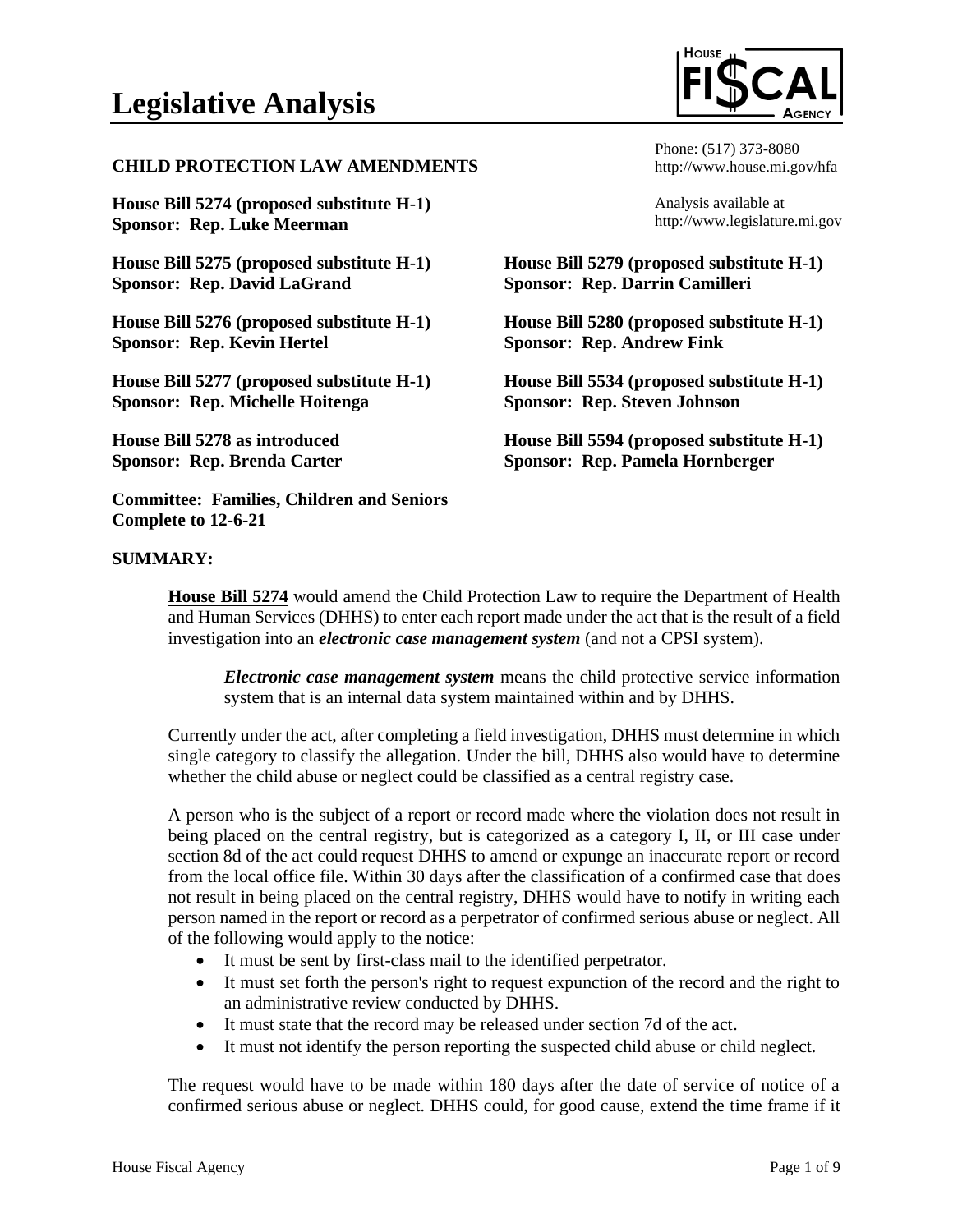determines that the person who is the subject of the report or record submitted the request for a hearing within 60 days after the 180-day notice period expired. DHHS would have to create an administrative process to determine whether the report or record should be amended or expunged.

The bill also would amend a provision requiring DHHS to seek law enforcement within 24 hours after becoming aware in the course of an investigation of child abuse or child neglect resulting in *severe physical injury* the child. The bill would retain this provision but instead use the term *serious physical harm* (as defined in HB 5275, below).

MCL 722.628

**House Bill 5275** would amend the Child Protection Law to require DHHS to maintain a statewide *electronic case management system* (defined as above) to carry out the intent of the act. DHHS could enter into vendor contracts to implement, review, and update the system and would have to solicit proposals from entities to provide the services necessary to do so.

DHHS would have to classify a *confirmed case of methamphetamine production*, *confirmed serious abuse or neglect*, *confirmed sexual abuse*, or *confirmed sexual exploitation* as a *central registry case.*

*Confirmed case* would mean that DHHS has determined, by a preponderance of evidence, that child abuse or child neglect occurred by a person responsible for the child's health, welfare, or care.

*Central registry case* would mean that DHHS confirmed that a person responsible for the child's health or welfare committed serious abuse or neglect, sexual abuse, or sexual exploitation of a child or allowed a child to be exposed to or have contact with methamphetamine production.

*Central registry* would mean a repository of names of individuals who are identified as perpetrators related to a central registry case in DHHS's statewide electronic case management system.

*Confirmed case of methamphetamine production* would mean a confirmed case that involved a child's exposure or contact with methamphetamine production

*Confirmed serious abuse or neglect* would mean a confirmed case of mental injury or physical injury or neglect to a child that involves any of the following:

- Battering, torture, or other *serious physical harm*.
- Loss or serious impairment of an organ or limb.
- Life-threatening injury.
- Murder or attempted murder.
- *Serious mental harm*.

*Confirmed sexual abuse* would mean a confirmed case that involves sexual penetration, sexual contact, attempted sexual penetration, or assault with intent to penetrate as those terms are defined in section 520a of the Michigan Penal Code.<sup>1</sup>

<sup>1</sup> <https://www.legislature.mi.gov/documents/mcl/pdf/mcl-750-520a.pdf>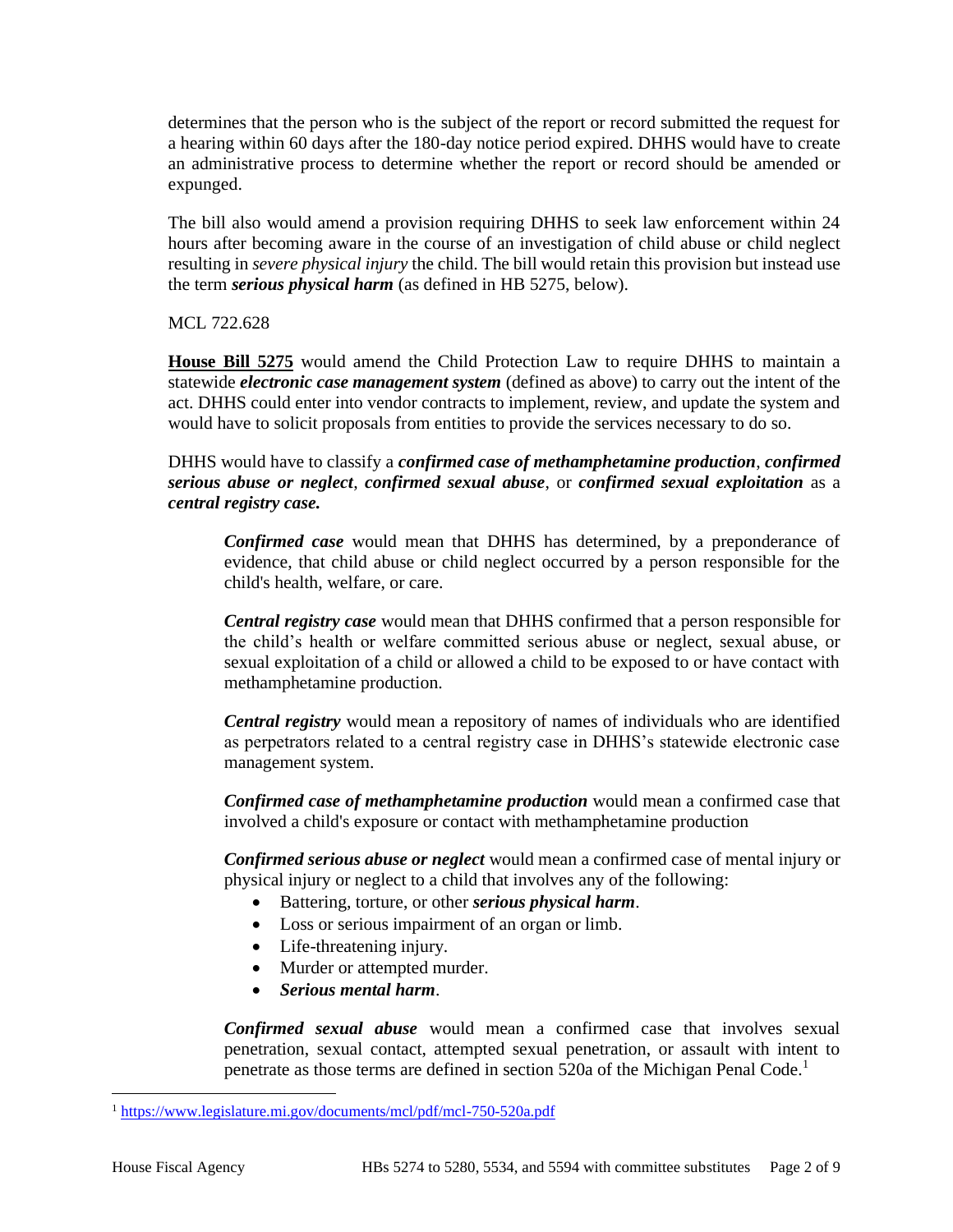*Confirmed sexual exploitation* would mean a confirmed case that involves allowing, permitting, or encouraging a child to engage in prostitution or allowing, permitting, encouraging, or engaging in the photographing, filming, or depicting of a child engaged in a listed sexual act as that term is defined in section 145c of the Michigan Penal  $Code<sup>2</sup>$ 

*Serious physical harm* would mean (as defined in section 136b of the Michigan Penal Code)<sup>3</sup> any physical injury to a child that seriously impairs the child's health or physical well-being, including, but not limited to, brain damage, a skull or bone fracture, subdural hemorrhage or hematoma, dislocation, sprain, internal injury, poisoning, burn or scald, or severe cut.

*Serious mental harm* would mean (as defined in section 136b of the Michigan Penal Code) an injury to a child's mental condition or welfare that is not necessarily permanent but results in visibly demonstrable manifestations of a substantial disorder of thought or mood which significantly impairs judgment, behavior, capacity to recognize reality, or ability to cope with the ordinary demands of life.

Upon request from a law enforcement agency in Michigan, DHHS would have to classify the following as a central registry case:

- A felony conviction for a violation of section 136b of the Michigan Penal Code (child abuse).
- A conviction for a violation of Chapter LXXVI of the Michigan Penal Code (criminal sexual conduct) involving a minor victim.
- A conviction for a violation of section 145c of the Michigan Penal Code (child sexually abusive activity or material).
- Any conviction involving the death of a child.

Within 30 days after the classification of a central registry case, DHHS would have to notify in writing each person who is named in the record as a perpetrator of the confirmed serious abuse or neglect, confirmed sexual abuse, confirmed sexual exploitation, or confirmed case of methamphetamine production. All of the following would apply to the notice:

- It must be sent by registered or certified mail, return receipt requested, and delivery restricted to the addressee.
- It must set forth the person's right to request expunction of the record and the right to a hearing if DHHS refuses that request.
- It must state that the record may be released under section 7d of the act.
- It must not identify the person reporting the suspected child abuse or child neglect.

A person who is the subject of a report or record made as described above could request DHHS to amend or expunge an inaccurate report or record from the central registry and local office file. If the department denies this request, the person could, within 180 days from the date of notice of the right to a hearing, request DHHS to hold a hearing to review it. DHHS would have to hold a hearing to determine by a preponderance of the evidence whether the report or record in whole or in part meets the statutory requirement of confirmed serious abuse or neglect, confirmed sexual abuse, confirmed sexual exploitation, or confirmed case of

<sup>2</sup> <https://www.legislature.mi.gov/documents/mcl/pdf/mcl-750-145c.pdf>

<sup>3</sup> <https://www.legislature.mi.gov/documents/mcl/pdf/mcl-750-136b.pdf>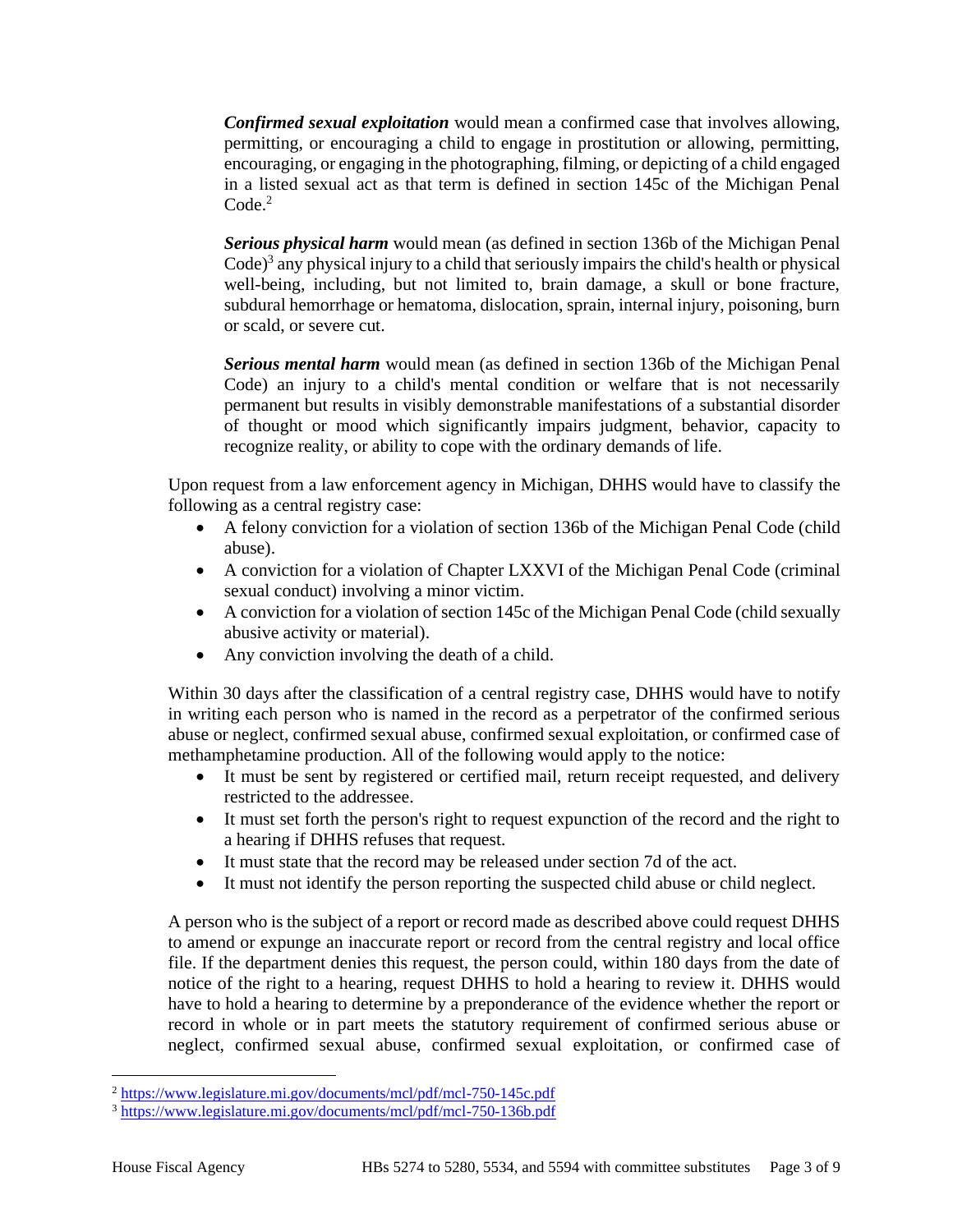methamphetamine production and whether it should be amended or expunged from the central registry. The hearing would have to be held before an administrative law judge and be conducted as prescribed by the Administrative Procedures Act. DHHS also could, for good cause, hold a hearing if it determines that the person who is the subject of the report or record submitted the request for a hearing within 60 days after the 180-day notice period expired.

If the investigation of a report does not show serious child abuse or child neglect, sexual abuse, sexual exploitation, or methamphetamine production by a preponderance of the evidence, or if a court dismisses a petition based on the merits of the petition filed under the Probate Code because the petitioner has failed to establish, or a court has filed to find, that the child comes within the jurisdiction of the court following an adjudication hearing, the information identifying the subject of the report would have to be expunged from the central registry after a party has exhausted all appellate remedies and an appellate review does not find that the child is within the jurisdiction of the court.

If a preponderance of evidence of child abuse or child neglect exists, or if a court takes jurisdiction of the child under the Probate Code, DHHS would have to maintain the information and must maintain the perpetrator's information in the central registry if the case is determined to be a confirmed case of methamphetamine production, confirmed serious abuse or neglect, confirmed sexual abuse, or confirmed sexual exploitation.

Except as otherwise provided, DHHS would have to maintain the information in the central registry until receiving reliable information (such as information obtained using the United States Social Security Death Index database) that the perpetrator is dead.

Not more than once every 10 years, after an individual has been listed on the registry, he or she could request a hearing regarding removal from the registry. Except for confirmed sexual abuse or confirmed sexual exploitation, DHHS would have to hold a hearing to determine whether the information should be maintained on the central registry. The hearing would have to be held before an administrative law judge and conducted as prescribed by the Administrative Procedures Act.

In the hearing, the individual would be presumed to be a risk to children, and the burden of proof would be on the individual. If the individual demonstrates by a preponderance of the evidence that the presumption is unreasonable, the information would have to be expunged from the central registry.

The facts and circumstances as determined by DHHS or an administrative law judge on review of the department's decision that resulted in the individual's originally being placed on the central registry would not be subject to review. The administrative law judge would have to take into account the facts and circumstances in the years since the individual was listed on the central registry that bear on the assessment of his or her risk to children in the future.

Currently, the act allows DHHS, upon written request, to provide to an individual or whoever is appropriate documentation stating that the individual is *not* named in a central registry case as the perpetrator of child abuse or child neglect. The bill would amend this to instead provide that, upon written request, DHHS may provide *confirmation* of central registry placement to an individual, office, or agency authorized to receive it. The bill would similarly amend a provision that now allows certain employers or similar entities to receive central registry *clearance* information, to instead allow them to receive *confirmation* of central registry placement.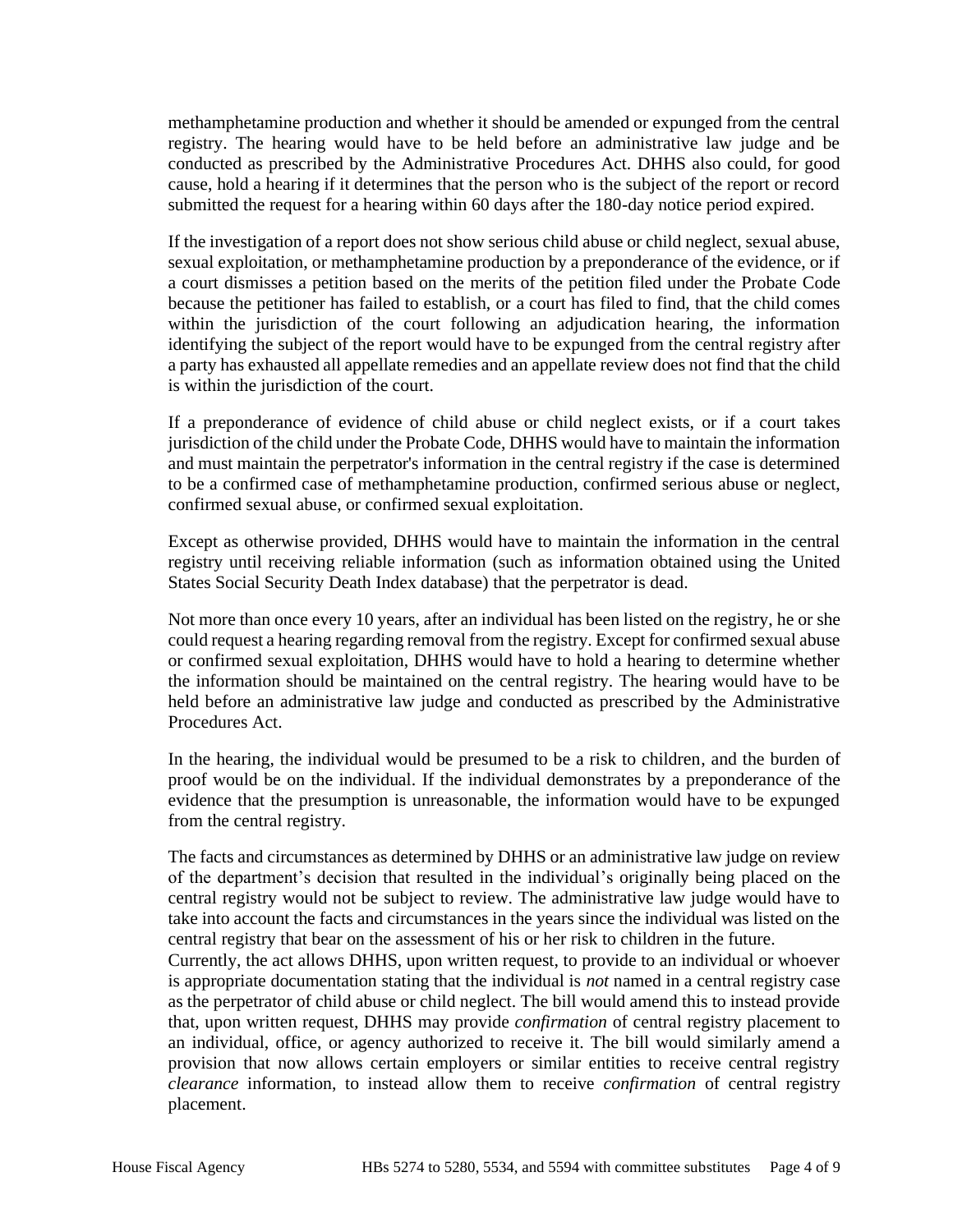In addition, the bill would provide that a parent or other person responsible for a child who has reason to believe that another caregiver could place that child at risk could, with appropriate authorization and identification, receive confirmation of central registry placement of that parent, person responsible, or caregiver.

The act now authorizes DHHS to develop an automated system that allows an individual applying for child-related employment or seeking to volunteer in a capacity that allows unsupervised access to a child whose health or welfare the individual is not responsible for to be listed in that system if it is found that the person has not been listed in a central registry case as a perpetrator of child abuse or neglect. The bill would amend this provision to apply it to a person who has not been named in a central registry case as the perpetrator of a confirmed case of methamphetamine production, confirmed serious based or neglect, confirmed sexual abuse, or confirmed sexual exploitation.

The bill would require DHHS to search Children's Protective Services records, in addition to the central registry clearance, to determine whether an applicant or licensee, relative, adult member of the household, licensee designee, chief administrator, staff member, or unsupervised volunteer would has a Children's Protective Services history before making a licensing or placement determination, or provide clearance for staff employment or a volunteer in a child caring organization.

The bill also would provide that an action taken to exclude an individual from licensure to provide foster care, child care, or camp services by the Department of Licensing and Regulatory Affairs (LARA) or the Division of Child Welfare Licensing in DHHS, or a predecessor agency, in effect before the bill's effective date, must remain in effect according to its terms, except if an individual is successful in an administrative review or appeal of the exclusionary status in accordance with section 9 of the child care licensing act.

MCL 722.627j

**House Bill 5276** would amend the Child Protection Law to amend certain responses DHHS must make to certain categories of cases after field investigation under the act. Currently, for a case in which Child Protective Services is determined to be required, DHHS must list the perpetrator of child abuse or child neglect, based on a field investigation, on the central registry, either by name or as "unknown" if not identified. The bill would remove this requirement.

Similarly, for a case in which a court petition is determined to be required because the child is not safe and a petition for removal is needed, DHHS now must list the perpetrator of child abuse or child neglect, based on a field investigation, on the central registry, either by name or as "unknown" if not identified. The bill would remove this requirement.

Currently, DHHS is not required to use the structured decision-making tool under certain circumstances involving a nonparent adult who resides outside the child's home or an owner, operator, volunteer, or employee of certain entities under the child care licensing act. If DHHS determines after a field investigation that there is a preponderance of evidence that such an individual is a perpetrator of child abuse or child neglect, DHHS must list the perpetrator in the central registry. The bill would remove the provisions described in this paragraph.

As described above, the bill would amend certain provisions to change references to "substantiated" or "unsubstantiated" reports of child abuse or neglect to reports that are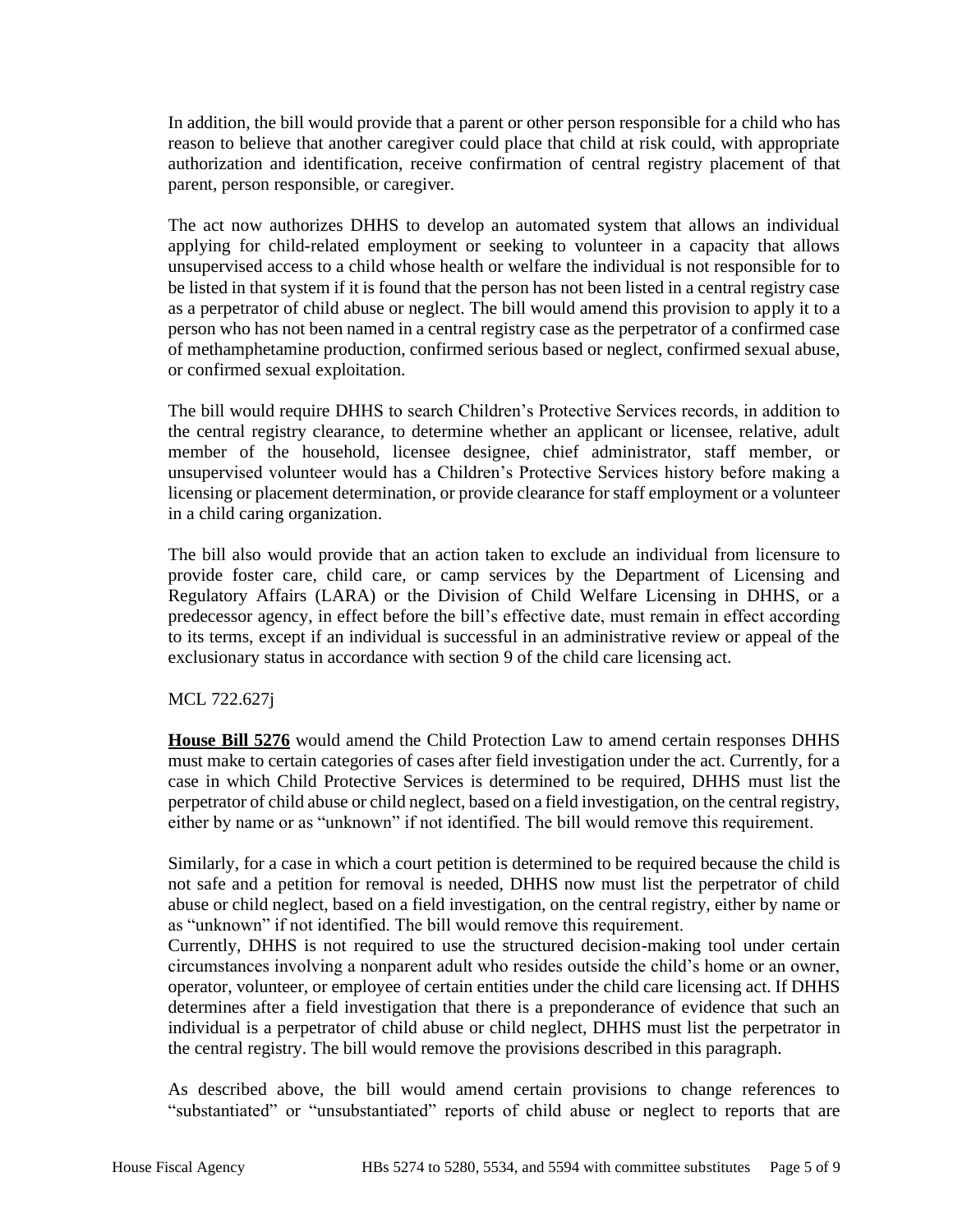"confirmed" or "not confirmed," and references to "serious physical injury" of a child would be amended to refer instead to "serious physical harm" (see definition, above).

Finally, the bill would provide that section 7g of the act, which concerns the release of specified information under certain circumstances, is to be known and may be cited as "Wyatt's Law."

MCL 722.625 et seq.

**House Bill 5277** would amend the Child Protection Law to amend and add definitions for terms used in the act. These terms and their definitions are generally provided in context throughout this summary in the discussion of the other bills in this package. Of further note, HB 5277 would amend the definition of the term *person responsible for the child's heath or welfare* to include an owner, operator, volunteer, or employee of a program involving youth, such as youth clubs, youth sports teams, and driver training schools. In addition, the bill would amend the definitions of the terms *substantiated* and *unsubstantiated* to mean, respectively, a confirmed case or a case that is not confirmed.

MCL 722.622

**House Bill 5278** would amend the Child Protection Law to add a child caring institution licensed under the child care licensing act to a list of entities to which a confidential written report, document, or photograph filed with DHHS under the act may be made available. However, the institution's access to the confidential records would have to be for the purposes of investigating an applicant for employment or an employee of a child caring institution to determine suitability of an applicant or employee for initial or continued employment. The institution would have to disclose the information to the applicant or employee.

The bill also would remove several provisions that now pertain to the maintenance or records, reports, and other information in the central registry or the local office file, or both.

MCL 722.111

**House Bill 5279** would amend the child care licensing act to update a citation to the Child Protection Law to reflect the renumbering of provisions that would be made by House Bill 5278.

MCL 722.120

**House Bill 5280** would amend the child care licensing act to define *severe physical injury*, for purposes of the act, to mean *serious physical harm* as defined in section 136b of the Michigan Penal Code. (This is the same definition the bills would provide for the term *serious physical harm* in the Child Protection Law. See definition, above.)

MCL 722.111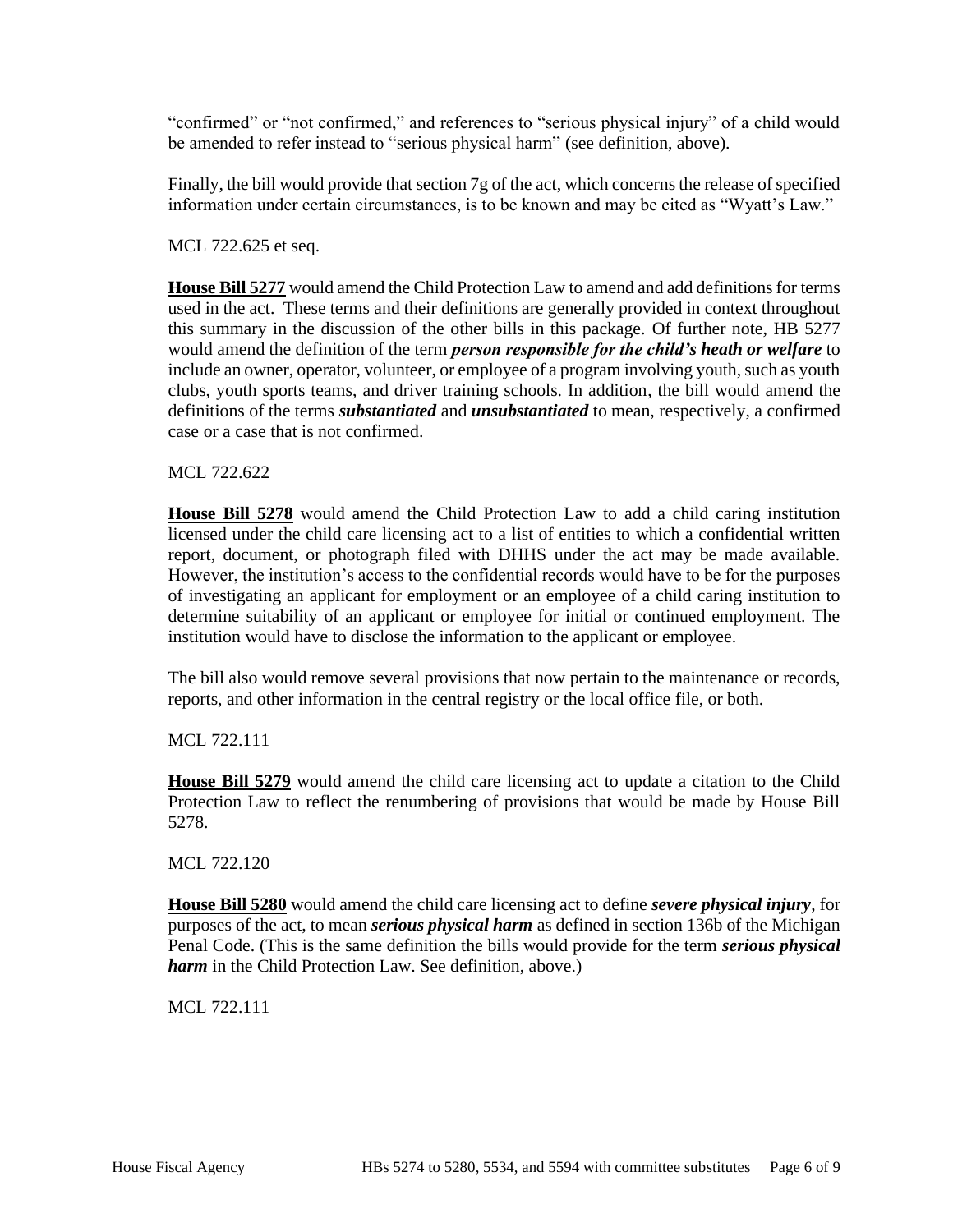**House Bill 5534** would amend the child care licensing act to allow a former applicant or former licensee to request an administrative review by the department responsible for licensure under the act (DHHS or LARA)<sup>4</sup> if the both of following are true:

- The license for a child care organization was denied, revoked, or refused renewal due to the person's placement on the statewide electronic central registry originally maintained before the effective date of the bill creating the statewide electronic case management system under the Child Protection Law.
- The person's placement on the original central registry was subsequently expunged from the case management system as a central registry case after the effective date of the bill creating the statewide electronic case management system under the Child Protection Law.

The request for administrative review would have to be submitted in writing addressed to the director of the applicable department or his or her designee within 60 days of receipt of written notification under the Child Protection Law and the *local office file* from DHHS that the person is no longer listed on central registry or named in a central registry case. (As defined in section 2 of the Child Protection Law, *local office file* means the system used to keep a record of a written report, document, or photograph filed with and maintained by a county or a regionally based office of DHHS.)

The administrative review would be limited to determining whether the department will enforce the five-year prohibition under the act against licensure or being directly or indirectly connected with a licensee. 5

Within 90 days after the later of receiving the request for an administrative review or receiving written notification under the Child Protection Law and the local office file from DHHS of the removal of the person listed on the central registry, the director of the applicable department or his or her designee would have to complete the review and notify the person in writing of the final decision.

If the department's final decision is to enforce the five-year prohibition, the person could appeal the decision as provided in the Administrative Procedures Act. If the department's decision is to waive the five-year prohibition, the former applicant or former licensee could apply for a new license with the department as provided under the act.

<sup>4</sup> Under the child care licensing act, LARA is responsible for licensing and regulatory matters for child care centers, group child care homes, family child care homes, children's camps, and children's campsites, and DHHS is responsible for licensing and regulatory matters for child caring institutions, child placing agencies, children's therapeutic group homes, foster family homes, and foster family group homes. These facilities are generally defined as *child care organizations* under the act as well as being separately described and defined.

<sup>&</sup>lt;sup>5</sup> Under section 15(4) of the child care licensing act, which provides: "A person, child care organization, agency, or representative or officer of a firm, a corporation, an association, or an organization who has a license or certificate of registration revoked, application denied, renewal refused, or, before the effective date of the 2017 amendatory act that amended this subsection, certificate of registration revoked or refused renewal or application denied may be refused a license, or be prohibited from being connected, directly or indirectly, with a licensee for a period of not less than 5 years after the revocation, denial, or refusal to renew. The department, in its discretion, is not required to accept an application from a person, child care organization, agency, or representative or officer of a firm, a corporation, an association, or an organization described in this subsection. The department may reject the application on its face without taking further action after notifying the applicant of the rejection and the reason for the rejection."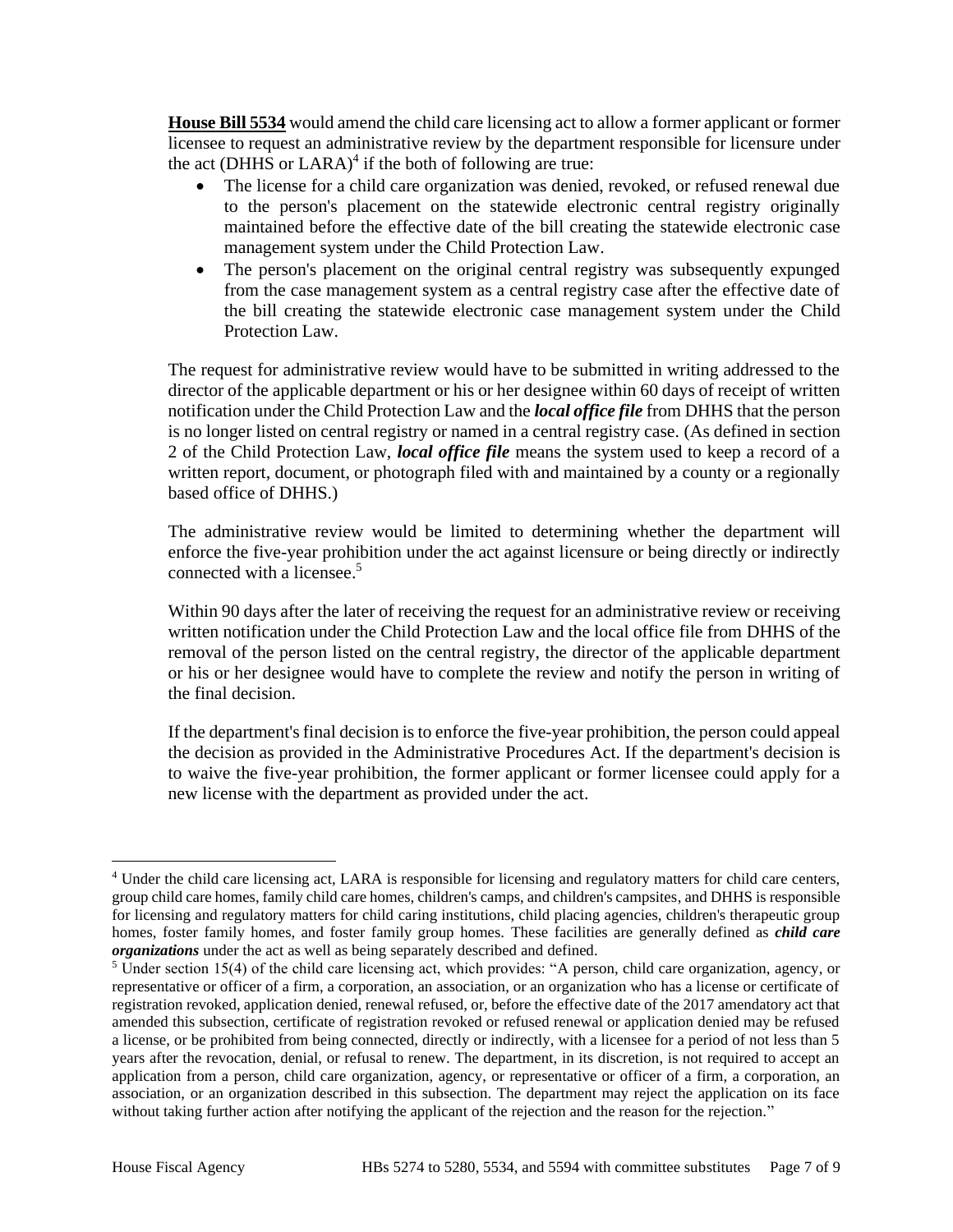In addition, the bill would provide that a child care staff member, adult member of the household, or a person who was determined ineligible by LARA under section 5q of the act,<sup>6</sup> and who is no longer listed on the central registry or named in a central registry case, may be eligible to be a child care staff member or adult member of the household as an employee or volunteer if he or she complies with the criminal history check as required under the act and submits documentation to the department from DHHS demonstrating that he or she is no longer listed on the central registry or named in a central registry case.

## MCL 722.119

**House Bill 5594** would amend the Child Protection Law to allow an individual listed on the central registry before the effective date of the bill to submit a request to DHHS for an administrative review for the expungement of his or her name from the statewide electronic case management system. Within 90 days after receiving the request, DHHS would have to complete the review and notify the individual, in writing, of the final decision to expunge him or her from the registry or to classify the individual's case as a confirmed case of any of the following and keep him or her on the central registry:

- Methamphetamine production.
- Serious abuse or serious neglect.
- Sexual abuse.
- Sexual exploitation.

If, after review, the final decision is to expunge the individual from the central registry, DHHS would have to forward its local office file to the director, or designee of the director, of the department responsible for licensure of that individual within 45 days of the decision.

Proposed MCL 722.627*l*

## **Enacting provisions**

Each bill would take effect 180 days after its enactment. However, a bill cannot take effect unless every other bill to which it is tie-barred is also enacted. The bills are subject to the following tie-bars:

- House Bills 5274 to 5278 are all tie-barred to each other.
- House Bill 5275 is additionally tie-barred to House Bill 5534.
- House Bill 5279 is tie-barred to House Bill 5278.
- House Bill 5280 is tie-barred to House Bill 5274.
- House Bill 5534 is tie-barred to House Bills 5275 and 5594.
- House Bill 5594 is tie-barred to House Bills 5275 and 5534.

# **FISCAL IMPACT:**

**House Bill 5274** would increase expenditures for DHHS by a likely minimal amount. Any additional costs to DHHS would be dependent upon the one-time cost of the creation of an administrative process to determine the expunction or amendment of inaccurate reports or records for category I, II, or III violations that do not result in an individual being placed on the Child Abuse or Neglect Central Registry. Costs are likely minimal as DHHS has a current policy and administrative process for the amendment or expunction of an individual's name

<sup>6</sup> <https://www.legislature.mi.gov/documents/mcl/pdf/mcl-722-115q.pdf>